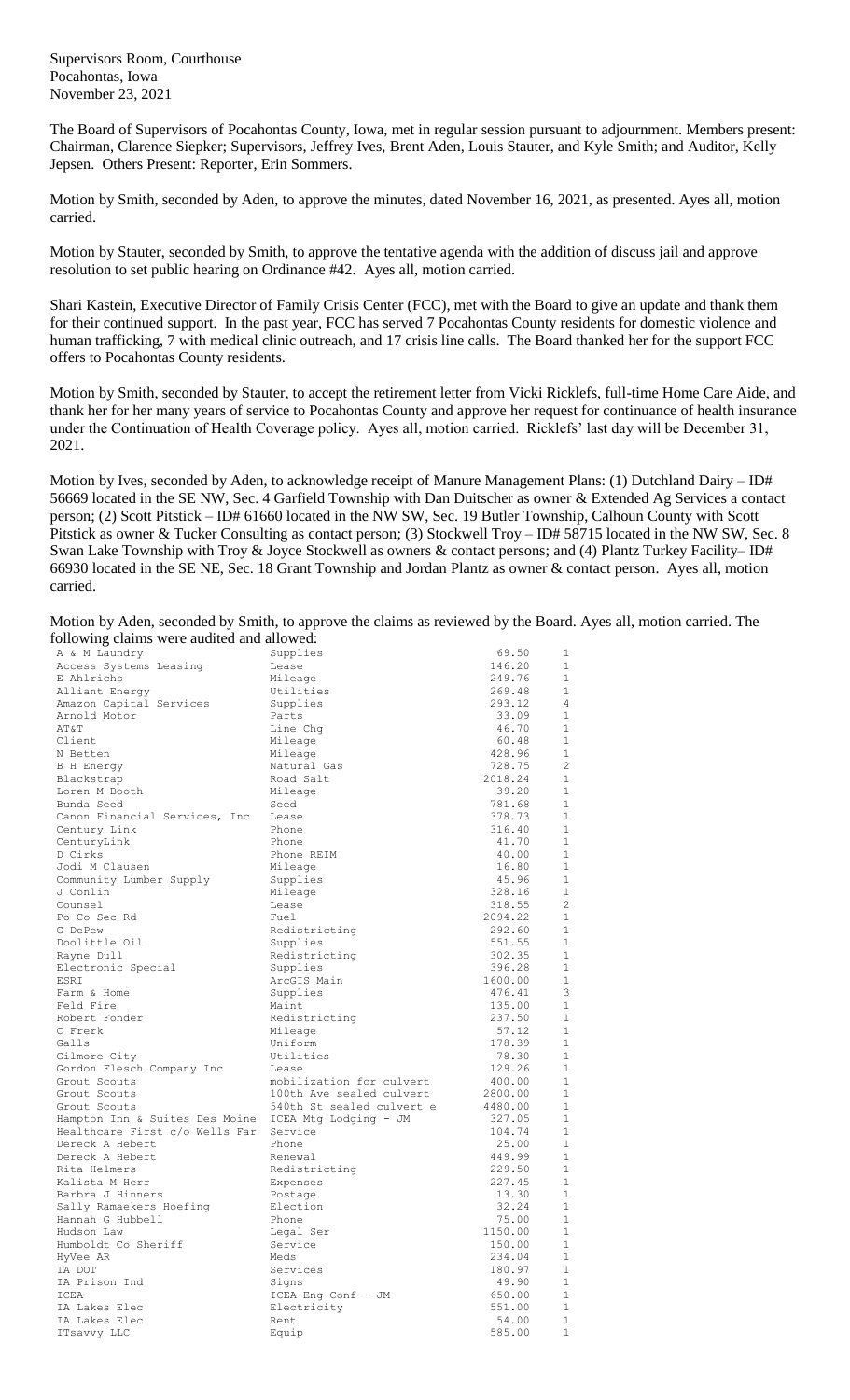| Jack's Uniform                     | Uniform                   | 311.59           | 2                            |
|------------------------------------|---------------------------|------------------|------------------------------|
| Jacks OK Tire                      | Tires/Parts               | 6753.12          | $\mathbf{1}$                 |
| Gerald Johnson                     | Well Plug                 | 952.30           | 1                            |
| Johnston Auto                      | Supplies                  | 277.76           | $\mathbf{1}$                 |
| KAYL                               | Ads                       | 682.50           | 2                            |
| House of Print                     | Printing                  | 425.12           | $\mathbf{1}$                 |
| Loffler                            | Lease                     | 55.74            | 1                            |
| LZP Enterprises LLC                | Service                   | 1771.94          | $\mathbf{1}$                 |
| Machine Shop                       | Bearings, U Joints        | 184.00           | 1                            |
| Machine Shop                       | Blades, Battery, Saws all | 351.17           | $\mathbf{1}$                 |
| Machine Shop                       | Lincoln Switch            | 39.30            | $\mathbf{1}$                 |
| Machine Shop                       | Supplies                  | 80.44            | $\mathbf{1}$                 |
| MC of IA                           | Supplies                  | 153.37           | $\mathbf{1}$                 |
| Martin Marietta                    | Rock                      | 393.36           | $\mathbf{1}$                 |
| Martin Marietta                    | 1"RS                      | 5141.34          | $\mathbf{1}$                 |
| Martin Marietta                    | 1" RS - Stockpile         | 65422.60         | $\mathbf{1}$                 |
| Mediacom                           | Internet                  | 14.15            | 1                            |
| Menards                            | 16x20x1 Filter            | 15.00            | $\mathbf{1}$                 |
| Merryman Bridge Construction       | #3 Supp Abuts 2021 (1462. | 47298.56         | $\mathbf{1}$                 |
| MidAmeri Energy                    | Palmer Inters Lights      | 68.91            | 1                            |
| MidAmeri Energy                    | Palmer Shed Elect         | 43.42            | $\mathbf{1}$                 |
| Midwest Wheel                      | Supplies                  | 36.90            | $\mathbf{1}$                 |
| Robin K Moore                      | Mileage-ICEOO Bd Mtg      | 110.09           | $\mathbf{1}$                 |
| Robin K Moore                      | Safety Mtg Expenses       | 62.02            | $\mathbf{1}$                 |
| Robin K Moore                      | Sundries - Safety Mtg     | 20.54            | $\mathbf{1}$                 |
| NAC                                | Dues                      | 450.00           | $\mathbf{1}$                 |
| Napa                               | Lubricants                | 14.00            | $\mathbf{1}$                 |
| Jane E Nees                        | Election                  | 32.24            | $\mathbf{1}$                 |
| NW IA Youth Emerg                  | Shelter Ser               | 5532.50          | $\mathbf{1}$                 |
| Office Elements                    | Supplies                  | 385.13           | 6                            |
| PAC Manufact Co                    | Tags                      | 153.75           | $\mathbf{1}$<br>$\mathbf{1}$ |
| Palmer Mutual Tel<br>PA CO Sheriff | Line Chq<br>Services/Fees | 164.96<br>360.00 | $\mathbf{1}$                 |
| Pitney Bowes                       | Supplies                  | 80.74            | $\mathbf{1}$                 |
| PJ Greufe                          | Services                  | 1500.00          | $\mathbf{1}$                 |
| Po Co EMA                          | Service                   | 78000.00         | 1                            |
| Po Co Home Care                    | Aides                     | 7729.00          | 2                            |
| Po Co Solid Waste                  | Rural Waste               | 10753.44         | $\mathbf{1}$                 |
| Poca St Bank                       | Rent                      | 400.00           | 1                            |
| Poca Comm Hospital                 | Meals                     | 4193.00          | 1                            |
| Poca Equip                         | Misc nuts, bolts - stock  | 184.05           | $\mathbf{1}$                 |
| Poca Equip                         | Supplies                  | 34.83            | 1                            |
| Poca Ford                          | Maint                     | 364.18           | $\mathbf{1}$                 |
| Pro Co-Op                          | Fuel                      | 12516.62         | 2                            |
| Pro Co-Op                          | Water                     | 43.00            | $\mathbf{1}$                 |
| Reagan Outdoor of Rochester        | Billboard                 | 1450.00          | $\mathbf{1}$                 |
| Rees Truck                         | Parts                     | 1145.57          | $\mathbf{1}$                 |
| V Ricklefs                         | Mileage                   | 79.52            | 1                            |
| City-Rolfe                         | Utilities                 | 89.73            | $\mathbf{1}$                 |
| Rust's Western                     | Uniform                   | 134.95           | $\mathbf{1}$                 |
| SCI Communications                 | Phones<br>Supplies        | 33009.05         | $\mathbf{1}$<br>$\mathbf{1}$ |
| Staples                            |                           | 73.54<br>168.00  | $\mathbf{1}$                 |
| Amy D Stern-Domek<br>Holly Storms  | Mileage<br>Redistricting  | 292.94           | $\mathbf{1}$                 |
| Anne E Thompson                    | Mileage                   | 17.92            | $\mathbf{1}$                 |
| T Reuters-West                     | Service                   | 692.00           | $\mathbf{1}$                 |
| Trumbull Rec                       | Supplies                  | 290.41           | $\mathbf{1}$                 |
| UnityPoint Occ Health              | Annual Hearing Screen     | 526.90           | $\mathbf{1}$                 |
| UnityPoint Occ Health              | Tests                     | 95.00            | $\mathbf{1}$                 |
| US Cellular                        | Phone                     | 192.95           | 2                            |
| United States Post Office          | Postage                   | 232.00           | $\mathbf{1}$                 |
| K Vadar                            | Mileage                   | 80.64            | $\mathbf{1}$                 |
| Verizon                            | Eng Hotspots              | 160.06           | $\mathbf{1}$                 |
| Verizon                            | Hot Spot                  | 45.02            | $\mathbf{1}$                 |
| R Vosberg                          | Postage                   | 2.56             | $\mathbf{1}$                 |
| Watch Guard                        | Equip                     | 4870.50          | $\mathbf{1}$                 |
| J Watson                           | Expense                   | 11.22            | $\mathbf{1}$                 |
| Wex Bank                           | Fuel                      | 181.18           | $\mathbf{1}$                 |
| Jonathon Williams                  | Trail Cam Data Plan       | 39.99<br>96.10   | $\mathbf{1}$<br>$\mathbf{1}$ |
| Windstream<br>Woods                | Line Chg<br>Supplies      | 73.56            | $\mathbf{1}$                 |
| Tascha Wykoff                      | Election                  | 32.24            | $\mathbf{1}$                 |
| Melissia M Zuetlau                 | Phone Miles               | 61.96            | $\mathbf{1}$                 |
| Grand Total                        |                           | 323651.81        |                              |
|                                    |                           |                  |                              |

Motion by Ives, seconded by Smith, to adopt the following resolution. The Chairman called the question with the following recorded vote: Ayes – Ives, Aden, Siepker, Stauter, Smith; Nays-none. Whereby the resolution is adopted towit:

## **Resolution– 2021-11-#34**

## **Notice of Public Hearing on the Adoption of Ordinance #42, Ordinance Adopting the 2021 Reprecincting Plans in Pocahontas County**

**BE IT RESOLVED** by the Board of Supervisors of Pocahontas County, Iowa, to file, publish, and set a public hearing for the consideration of Ordinance #42, an ordinance adopting the 2021 reprecincting plans in Pocahontas County. The board, being fully advised, find that the date of the hearing on said ordinance shall be set for the 30th day of November 2021, at 10:00 a.m., and the  $7<sup>th</sup>$  day of December 2021, at 10:00 a.m., as the date and time of the first and second hearing, to be held in the Board of Supervisors' Room in the Courthouse in Pocahontas County, Iowa.

**THEREFORE, BE IT RESOLVED** that the Pocahontas County Board of Supervisors adopts the Resolution-Notice of Public Hearing on the Adoption of Ordinance #42, Ordinance Adopting the 2021 Reprecincting Plans in Pocahontas County.

Motion by Ives, seconded by Aden, to authorize the Chairman to sign the State ROW permit for Alliant Energy. Ayes all, motion carried. The work will be performed at the corner of Highway 10 and Highway 4.